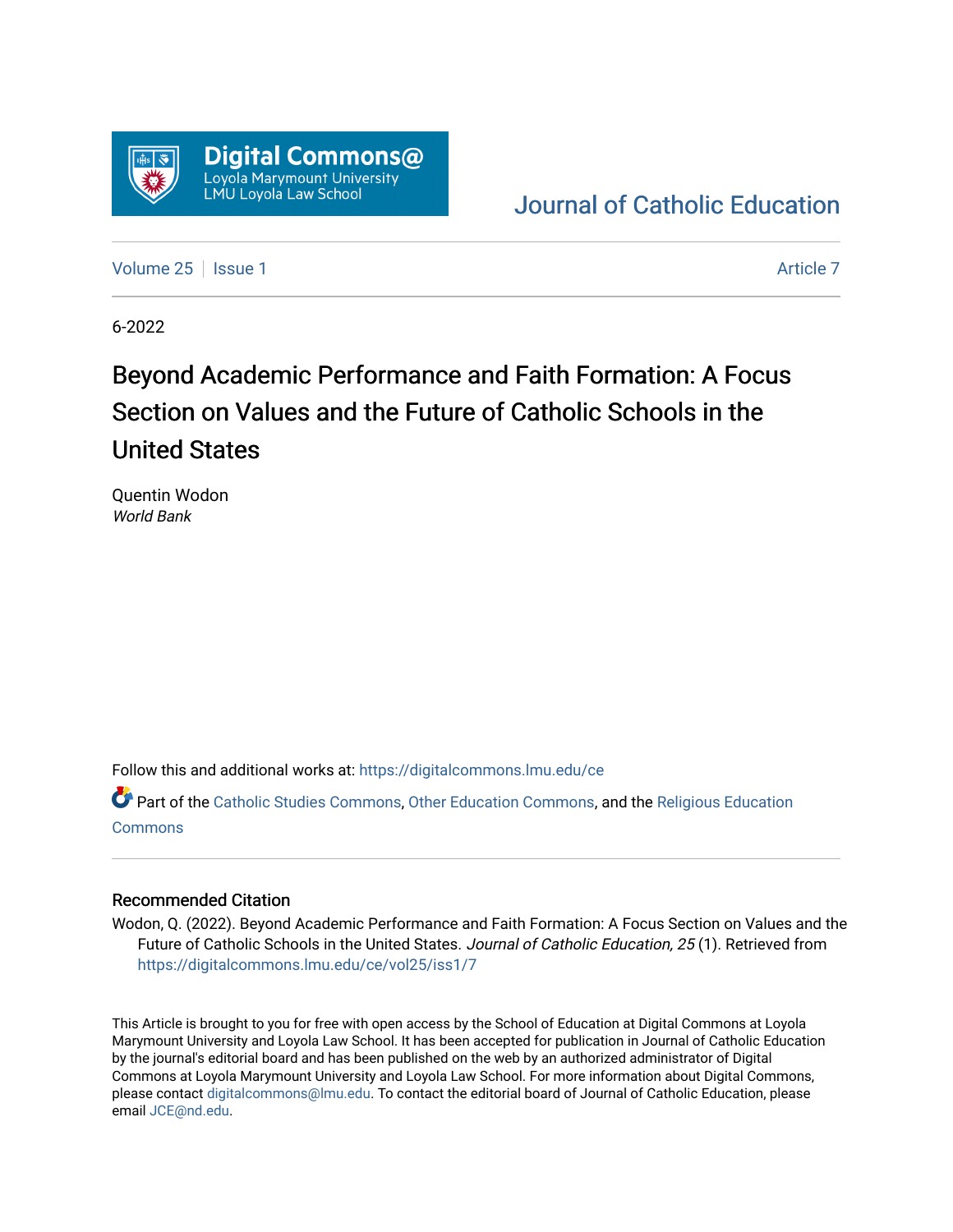*Journal of Catholic Education* Spring 2022, Volume 25, Issue 1, 152[-158](#page-7-0) This work is licensed under CC BY 4.0.  $\left(\mathbf{\hat{e}}\right)$ 



# **Beyond Academic Performance and Faith Formation: A Focus Section on Values and the Future of Catholic Schools in the United States**

Quentin Wodon $1,2$ 

eaders of the *JCE* are likely familiar with the enrollment crisis in K–12 Catholic in the United States. In 1965, 5.2 million children were enrolled in close to 13,0 Catholic schools. Today, 1.7 million children are enro eaders of the *JCE* are likely familiar with the enrollment crisis in K–12 Catholic schools in the United States. In 1965, 5.2 million children were enrolled in close to 13,000 Catholic schools. Today, 1.7 million children are enrolled in fewer than 6,000 schools promising. The reduction in the number of students due to lower fertility rates (National Center for Education Statistics, [2022](#page-5-0)) and a decline in the share of the adult population who are religiously affiliated [\(Smith](#page-6-0), [2021\)](#page-6-0) are sources of concerns. What might be done to stem the long-term decline in enrollment in Catholic schools while also strengthening the ability of the schools to fulfill their mission in a rapidly changing society? There are no easy answers, but the articles in this focus section suggest that a stronger emphasis on the role played by Catholic schools in instilling values may be a path forward.

In the first article in the focus section, [Lapsley and Kennedy \(2022](#page-5-1)) explore what Catholic education's value propositions could be. They suggest two main aims: a) supporting students in the development of a personal, self-selected religious–spiritual identity across the life course; and b) moral-character formation. They argue that the first value proposition has been overshadowed by a focus on the Catholic identity of schools as opposed to the spiritual development of students, while

<sup>1</sup> World Bank

<sup>2</sup> Loyola University New Orleans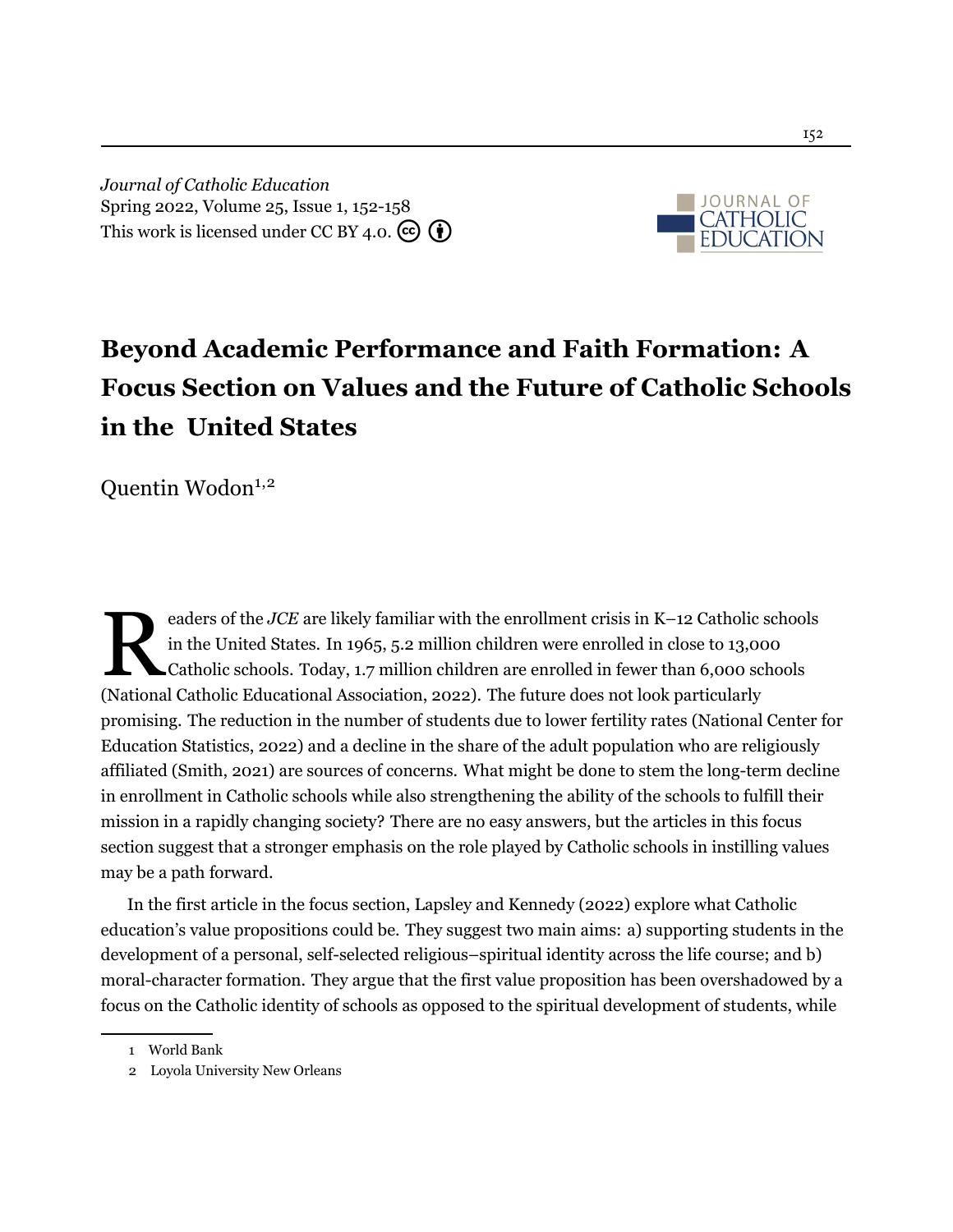the second has been subsumed by catechesis and liturgy and remains too implicit or hidden in the curriculum.

Strengthening the Catholic identity of schools matters, and standards have been developed to that effect (Center for Catholic School Effectiveness, [2012](#page-5-2)), but Lapsley and Kennedy argue that more work is needed on how to enable students to strengthen their own identity. Early research has suggested that attending a Catholic school makes students more likely to practice their faith as adults [\(Sander](#page-6-1), [2001\)](#page-6-1), yet these effects may have been due to self-selection and may vanish over time [\(Smith & Snell,](#page-6-2) [2009;](#page-6-2) [Smith et al.,](#page-6-3) [2014\)](#page-6-3). A Catholic education is just one of several paths to religious identity development and "brand loyalty." If other paths are absent or weak—that is, if a Catholic education is not embedded in broader structures of religious plausibility—its effects may not be sustained.

Regarding values, a focus on moral choices, self-discipline, and character development is a natural fit for Catholic schools ([Robey](#page-6-4), [2011\)](#page-6-4). When values are instilled together with a strong faith, they benefit from a solid foundation. Yet this cannot be left to an "invisible pedagogy" of personal formation: It needs to be tended to. While religiosity is linked to formal religious and ritualistic observance in church settings ([Smith,](#page-6-5) [2017](#page-6-5)), spirituality is a more personal project that may take place outside of formal religions ([Astin et al.](#page-5-3), [2011\)](#page-5-3). In adolescence, identities are shifting and in a continuous process of "recentering" [\(Tanner,](#page-6-6) [2006](#page-6-6)). Adolescents place a premium on beliefs not simply handed down to them but felt as their own [\(Arnett & Jensen,](#page-5-4) [2002](#page-5-4)). A strong Catholic identity for schools is an asset, but a developmental approach for the spiritual development of students is also needed. Lapsley and Kennedy unpack what is often implicit in the role that schools play in the transmission of faith and values.

In the second article, [Wolf et al.](#page-7-1) ([2022\)](#page-7-1) note that policy debates and research on Catholic schools have focused on their contributions to human capital. This emphasis is natural. Human capital accounts for about two thirds of the wealth of nations (Lange et al., [2018](#page-5-5); World Bank [2021;](#page-7-2) see also Wodon et al. [\[2018](#page-6-7)] on girls' education). Yet gains from enrolling in Catholic schools for educational achievement and attainment may not be as large as sometimes argued. Are there other areas where a Catholic education could make a difference? The authors point to an emerging literature on such benefits, including for participation in the democratic process as an adult [\(Cheng & Sikkink,](#page-5-6) [2020;](#page-5-6) [Campbell,](#page-5-7) [2008](#page-5-7)), the likelihood of being convicted of committing a crime [\(Deangelis & Wolf](#page-5-8), [2019;](#page-5-8) [McEachin et al.](#page-5-9), [2020](#page-5-9)), and the likelihood of marriage [\(Uecker &](#page-6-8) [Hill](#page-6-8), [2014](#page-6-8); [Uecker & Stokes](#page-6-9), [2008\)](#page-6-9).

Using data from the Understanding America Study, Wolf and co-authors assess how attending different types of school is associated with marital and childbirth outcomes in adulthood. Compared to adults who attended public schools, adults who attended religious schools have higher marriage rates, lower divorce rates, and a lower incidence of nonmarital childbirths. Effects are greater for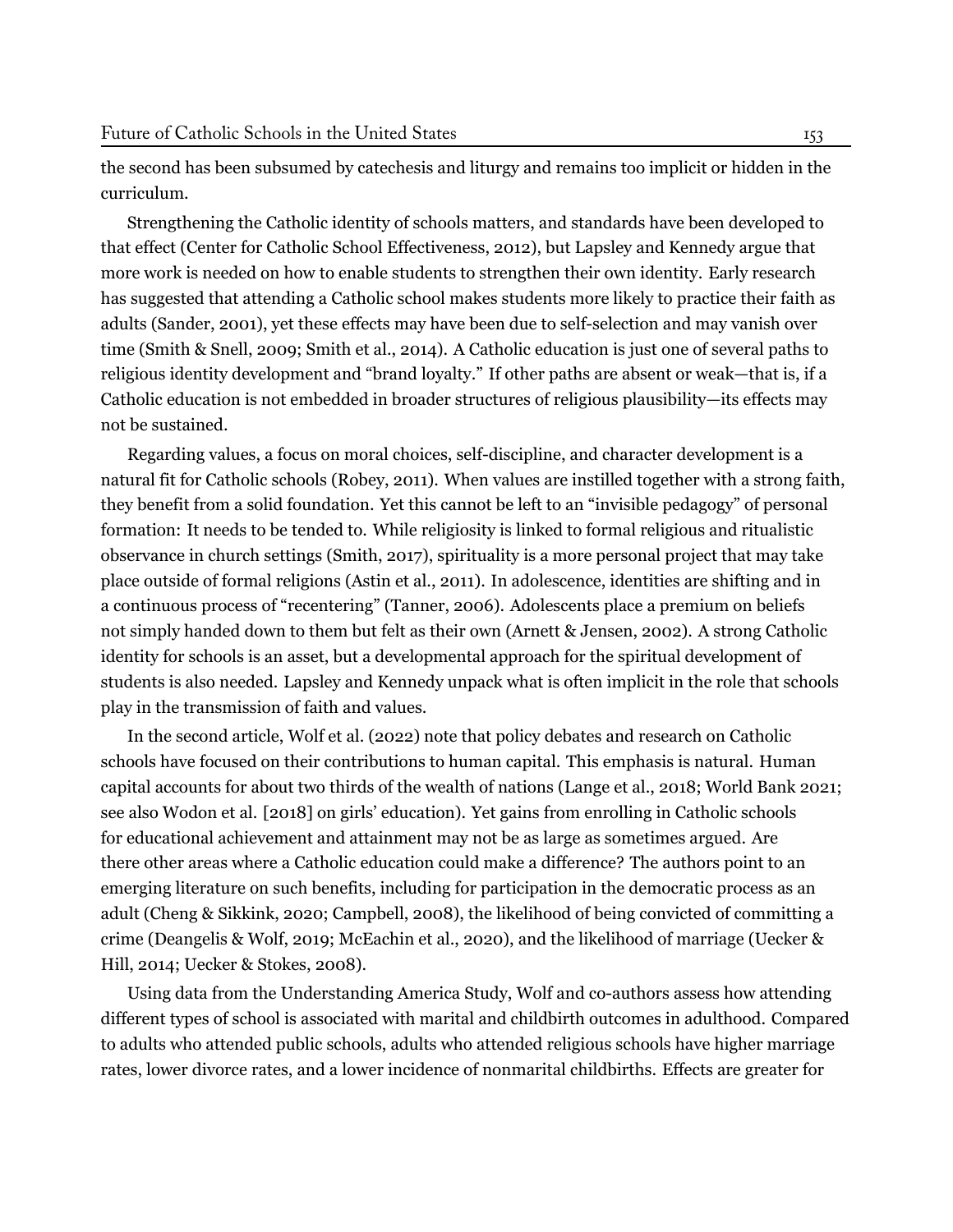154

Protestant schools, older adults, and those who grew up in less financially secure households (the presence of both biological parents does make a difference). The analysis may not imply causal effects, but it suggests positive long-term marital outcomes for students who attend religious schools.

Finally, using data from a market research survey (Foundations and Donors Interested in Catholic Activities & National Catholic Educational Association, [2018\)](#page-5-10), the third article considers parental priorities for what children should learn in school ([Wodon,](#page-6-10) [2022\)](#page-6-10). For every family with its youngest child enrolled in a Catholic school, there are three families "very willing" to consider Catholic schools who have not yet enrolled their youngest child in one. This suggests scope for growth if schools respond to those parents' priorities. The issue is that priorities differ between the two groups of parents. For parents with their youngest child in a Catholic school, deepening the faith is important. It ranks below an emphasis on a sound moral base and communication skills, but at the same level as critical thinking, preparing for the job market, or preparing for college. By contrast, for parents very willing to consider Catholic schools but not having enrolled their youngest child in one, deepening the faith is at the very bottom of their priorities. Emphasizing faith may not be attractive to them. Another difference is that few parents with their youngest child in a Catholic school emphasize teaching children to embrace diversity, while this matters for the larger group of parents willing to consider the schools.

What might be the implications of these findings? First, Catholic schools must strive for academic excellence and ensure the acquisition of skills by students as this is valued by all parents. Second, if schools are to respond to the priorities of parents very willing to consider them, they may need to pay attention to the promotion of values apart from the transmission of the faith. This does not mean weakening the schools' Catholic identity, as an emphasis on values is fully consistent with the Catholic tradition. But this slight shift in focus means that schools should think about "how to" transmit the faith while also promoting values and welcoming children who may not be Catholic.

In different ways, the articles in this focus section emphasize the role that Catholic schools play in instilling strong values among students. Faith is a foundation for strong values, and those values can make a real difference in a wide range of outcomes in adulthood. But if deepening the faith comes at the cost of respect for diversity—including diversity in religious beliefs—this may exacerbate the perception that some Catholic schools not only tend to lack diversity in their student body, but also that their ethos may not be welcoming for all. This would be to the detriment of their core mission. In its landmark document *The Catholic School*, the Congregation for Catholic Education ([1977\)](#page-5-11) cited *Gravissimum Educationis* in reminding us that "first and foremost the Church offers its educational service to 'the poor or those who are deprived of family help and affection or those who are far from the faith"' (n. 58). Catholic schools should transmit the faith to Catholic students and maintain their academic excellence, but they should also enable students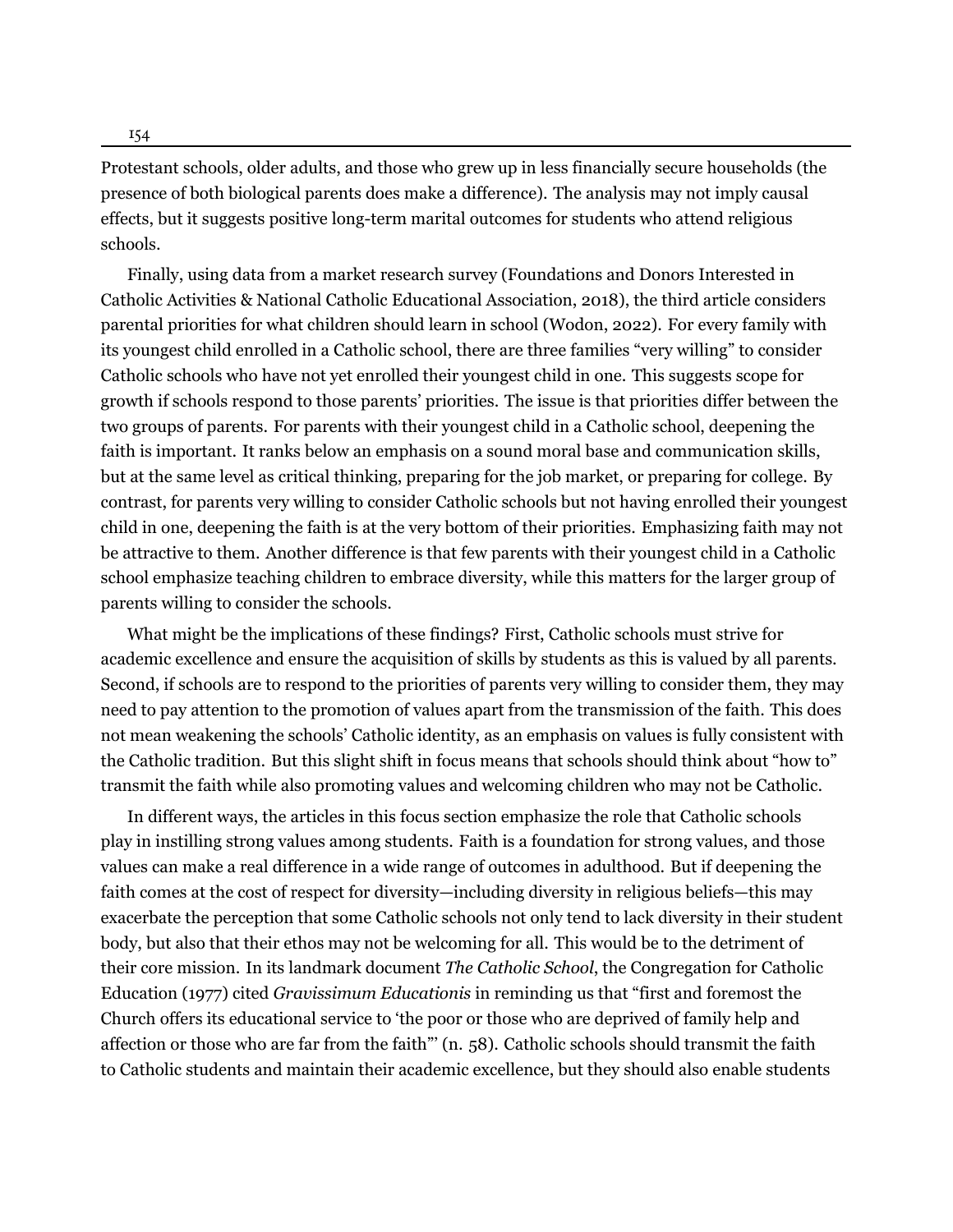who may not be Catholic to deepen their own faith or spirituality. This is essential for educational pluralism, regarding both the availability of different types of schools from which parents can choose ([Wodon,](#page-6-11) [2021\)](#page-6-11), and a respect for pluralism within all schools.

In the United States, adherence to formal religion may be weakening, but there is a yearning for meaning. There is also a pushback against narrow visions of academic excellence based only on test scores and similar metrics. Beyond their traditional emphasis on academic excellence and faith formation, to respond to the aspirations of parents for their children, Catholic schools may need to focus more on helping students develop their values and spirituality in a manner that would be palatable to a larger share of the population, including non-Catholics. While many other factors may have contributed to the decline in enrollment in Catholic schools over time [\(Murnane](#page-5-12) [& Reardon,](#page-5-12) [2018](#page-5-12)), this shift could contribute to keeping Catholic schools relevant. The good news is that Catholic schools may have a comparative advantage in those areas, and market research data suggest a willingness of a substantial share of parents to consider such schools for their children.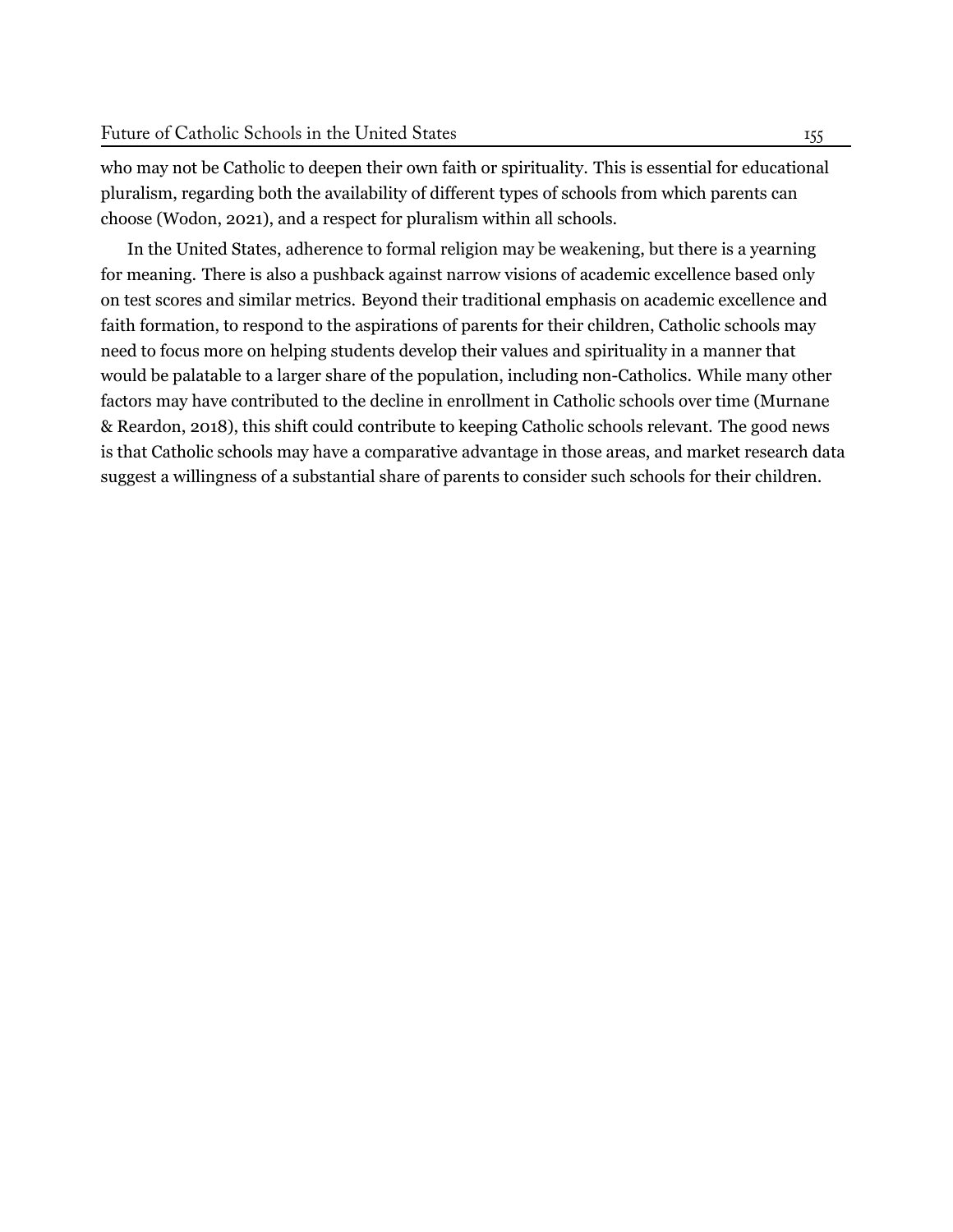#### **References**

- <span id="page-5-4"></span>Arnett, J., & Jensen, L.A. (2002). A congregation of one: Individualized religious beliefs among emerging adults. *Journal of Adolescent Research*, *17*(5), 451–467. <https://doi.org/10.1177/0743558402175002>
- <span id="page-5-3"></span>Astin, A.W., Astin, H.S., & Lindholm, J.A. (2011). Assessing students' spiritual and religious qualities. *Journal of College Student Development*, *52*(1), 39–61. <https://doi.org/10.1353/csd.2011.0009>
- <span id="page-5-7"></span>Campbell, D. (2008). *Why we vote: How schools and communities shape our civic life*. Princeton NJ: Princeton University Press.
- <span id="page-5-2"></span>Center for Catholic School Effectiveness (2012). *National standards and benchmarks for effective Catholic elementary and secondary education*. School of Education, Loyola University Chicago, in partnership with Roche Center for Catholic Education, Boston College. [Retrieved from](https://www.catholicschoolstandards.org/) <https://www.catholicschoolstandards.org/>
- <span id="page-5-6"></span>Cheng, A., & Sikkink, D. (2020). A longitudinal analysis of volunteerism activities for individuals educated in public and private schools. *Youth & Society*, *52*(7), 1193–1219. <https://doi.org/10.1177/0044118X19861979>
- <span id="page-5-11"></span>Congregation for Catholic Education (1977). *The Catholic school.* [Retrieved](https://www.vatican.va/roman_curia/congregations/ccatheduc/documents/rc_con_ccatheduc_doc_19770319_catholic-school_en.html) from [https://www.vatican.va/roman\\_curia/congregations/ccatheduc/documents/rc\\_con\\_](https://www.vatican.va/roman_curia/congregations/ccatheduc/documents/rc_con_ccatheduc_doc_19770319_catholic-school_en.html) [ccatheduc\\_doc\\_19770319\\_catholic-school\\_en.html](https://www.vatican.va/roman_curia/congregations/ccatheduc/documents/rc_con_ccatheduc_doc_19770319_catholic-school_en.html)
- <span id="page-5-8"></span>Deangelis, C.A., & Wolf, P.J. (2019). Private school choice and crime: Evidence from Milwaukee.  *Social Science Quarterly*, *100*(6), 2302–2315. <https://doi.org/10.1111/ssqu.12698>
- <span id="page-5-10"></span>Foundations and Donors Interested in Catholic Activities (2018). *The Catholic school choice: Understanding the perspectives of parents and opportunities for more engagement*. Author. Retrieved from [https://publications.fadica.org/main/Publications/tabid/101/ProdID/70/](https://publications.fadica.org/main/Publications/tabid/101/ProdID/70/Catholic_School_Choice_Understanding_the_Perspectives_of_Parents_and_Opportunities_for_More_Engagement.aspx) [Catholic\\_School\\_Choice\\_Understanding\\_the\\_Perspectives\\_of\\_Parents\\_and\\_Opportunities\\_](https://publications.fadica.org/main/Publications/tabid/101/ProdID/70/Catholic_School_Choice_Understanding_the_Perspectives_of_Parents_and_Opportunities_for_More_Engagement.aspx) [for\\_More\\_Engagement.aspx](https://publications.fadica.org/main/Publications/tabid/101/ProdID/70/Catholic_School_Choice_Understanding_the_Perspectives_of_Parents_and_Opportunities_for_More_Engagement.aspx)
- <span id="page-5-5"></span>Lange, G.M., Wodon, Q., & Carey, K. (2018). *The changing wealth of nations 2018: Sustainability into the 21st century*. Washington DC: World Bank.
- <span id="page-5-1"></span>Lapsley, D., & Kennedy, K. (2022). On the Catholic identity of students and schools: Value propositions for Catholic education. *Journal of Catholic Education*, *this issue*.
- <span id="page-5-9"></span>McEachin, A., Lauen, D.L., Fuller, S.C., & Perera, R.M. (2020). Social returns to private choice? Effects of charter schools on behavioral outcomes, arrests, and civic participation. *Economics of Education Review*, *76*, 101983. <https://doi.org/10.1016/j.econedurev.2020.101983>
- <span id="page-5-12"></span>Murnane, R.J., & Reardon, S.F. (2018). Long-term trends in private school enrollments by family income. *AERA Open*, *4*(1). <https://doi.org/10.1177/2332858417751355>

<span id="page-5-0"></span>National Catholic Educational Association (2022). Data brief: 2021-2022 Catholic school enrollment.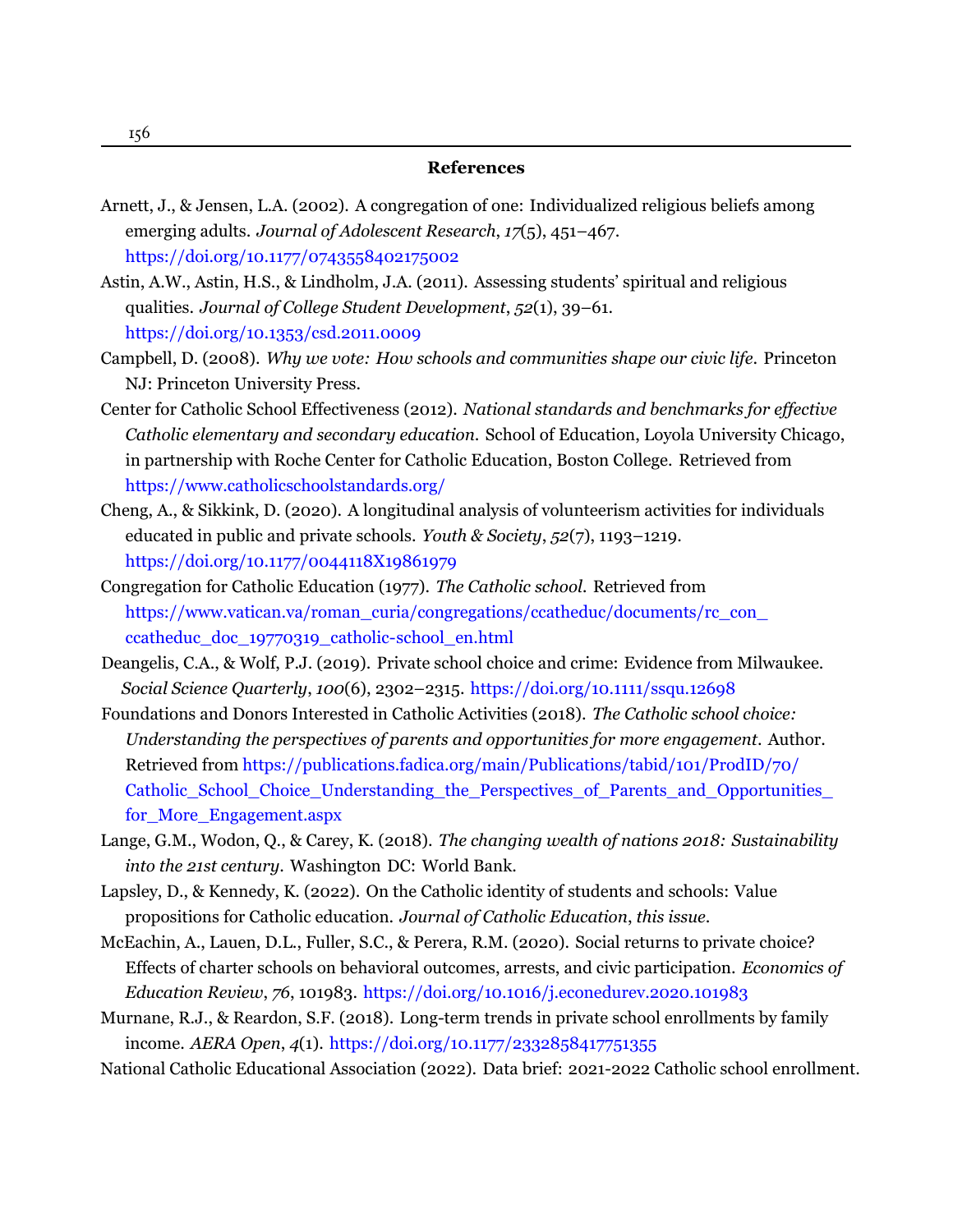In *National Catholic Educational Association*. [Retrieved from](https://ncea.org/NCEA/Who_We_Are/About_Catholic_Schools/Catholic_School_Data/NCEA/Who_We_Are/About_Catholic_Schools/Catholic_School_Data/Catholic_School_Data.aspx) https: [//ncea.org/NCEA/Who\\_We\\_Are/About\\_Catholic\\_Schools/Catholic\\_School\\_Data/NCEA/](https://ncea.org/NCEA/Who_We_Are/About_Catholic_Schools/Catholic_School_Data/NCEA/Who_We_Are/About_Catholic_Schools/Catholic_School_Data/Catholic_School_Data.aspx) [Who\\_We\\_Are/About\\_Catholic\\_Schools/Catholic\\_School\\_Data/Catholic\\_School\\_Data.aspx](https://ncea.org/NCEA/Who_We_Are/About_Catholic_Schools/Catholic_School_Data/NCEA/Who_We_Are/About_Catholic_Schools/Catholic_School_Data/Catholic_School_Data.aspx)

National Center for Education Statistics (2019). *Digest of Education Statistics, 2019*. U.S. Department of Education. [Retrieved](https://nces.ed.gov/pubsearch/pubsinfo.asp?pubid=2021009) from

<https://nces.ed.gov/pubsearch/pubsinfo.asp?pubid=2021009>

- <span id="page-6-4"></span>Robey, P.V. (2011). Catholic schools and educating the whole child. *Education Week*, *31*(6), 18–20. Retrieved from [https://www.edweek.org/leadership/opinion-catholic-schools-and-educating](https://www.edweek.org/leadership/opinion-catholic-schools-and-educating-the-whole-child/2011/10)[the-whole-child/2011/10](https://www.edweek.org/leadership/opinion-catholic-schools-and-educating-the-whole-child/2011/10)
- <span id="page-6-1"></span>Sander, W. (2001). *The effects of Catholic schools on religiosity, education, and competition*. Teachers College Columbia University: National Center for the Study of Privatization in Education.
- <span id="page-6-5"></span>Smith, C. (2017). *Religion: what it is, how it works, and why it matters*. Princeton, NJ: Princeton University Press.
- <span id="page-6-3"></span>Smith, C., Longest, K., Hill, J., & Christoffersen, K. (2014). *Young Catholic America: Emerging adults in, out of, and gone from the Church*. United Kingdom: Oxford University Press.
- <span id="page-6-2"></span>Smith, C., & Snell, P. (2009). *Souls in transition: The religious and spiritual lives of emerging adults*. United Kingdom: Oxford University Press.
- <span id="page-6-0"></span>Smith, G.A. (2021). *About three in ten U.S. adults are now religiously unaffiliated*. Washington, DC: Pew Research Center.
- <span id="page-6-6"></span>Tanner, J.L. (2006). Recentering during emerging adulthood: A critical turning point in life span human development. In Arnett, J.J., & Tanner, J.L. (Eds.), *Emerging adulthood in America: Coming of age in the 21st century* (pp. 21–55). American Psychological Association.
- <span id="page-6-8"></span>Uecker, J.E., & Hill, J.P. (2014). Religious schools, home schools, and the timing of first marriage and first birth. *Review of Religious Research*, *56*(2), 189–218. [Retrieved from](http://link.springer.com/article/10.1007/s13644-014-0150-9#page-1) <http://link.springer.com/article/10.1007/s13644-014-0150-9#page-1>
- <span id="page-6-9"></span>Uecker, J.E., & Stokes, C.E. (2008). Early marriage in the United States. *Journal of Marriage and Family*, *70*(4), 835–846. Retrieved from <https://doi.org/10.1111/j.1741-3737.2008.00530.x>
- <span id="page-6-11"></span>Wodon, Q. (2021). *Global Catholic education report 2021: Education pluralism, learning poverty, and the right to education*. Global Catholic Education. Retrieved from [https://wuctnews.files.](https://wuctnews.files.wordpress.com/2021/02/2021-global-catholic-education-report-2021-with-cover.pdf) [wordpress.com/2021/02/2021-global-catholic-education-report-2021-with-cover.pdf](https://wuctnews.files.wordpress.com/2021/02/2021-global-catholic-education-report-2021-with-cover.pdf)
- <span id="page-6-10"></span>Wodon, Q. (2022). Heterogeneity in parental priorities for what children should learn in schools and potential implications for the future of Catholic schools. *Journal of Catholic Education*, *this issue*.
- <span id="page-6-7"></span>Wodon, Q., Montenegro, C., Nguyen, H., & Onagoruwa, A. (2018). *Missed opportunities: The high cost of not educating girls*. World Bank. [Retrieved from](https://openknowledge.worldbank.org/handle/10986/29956)